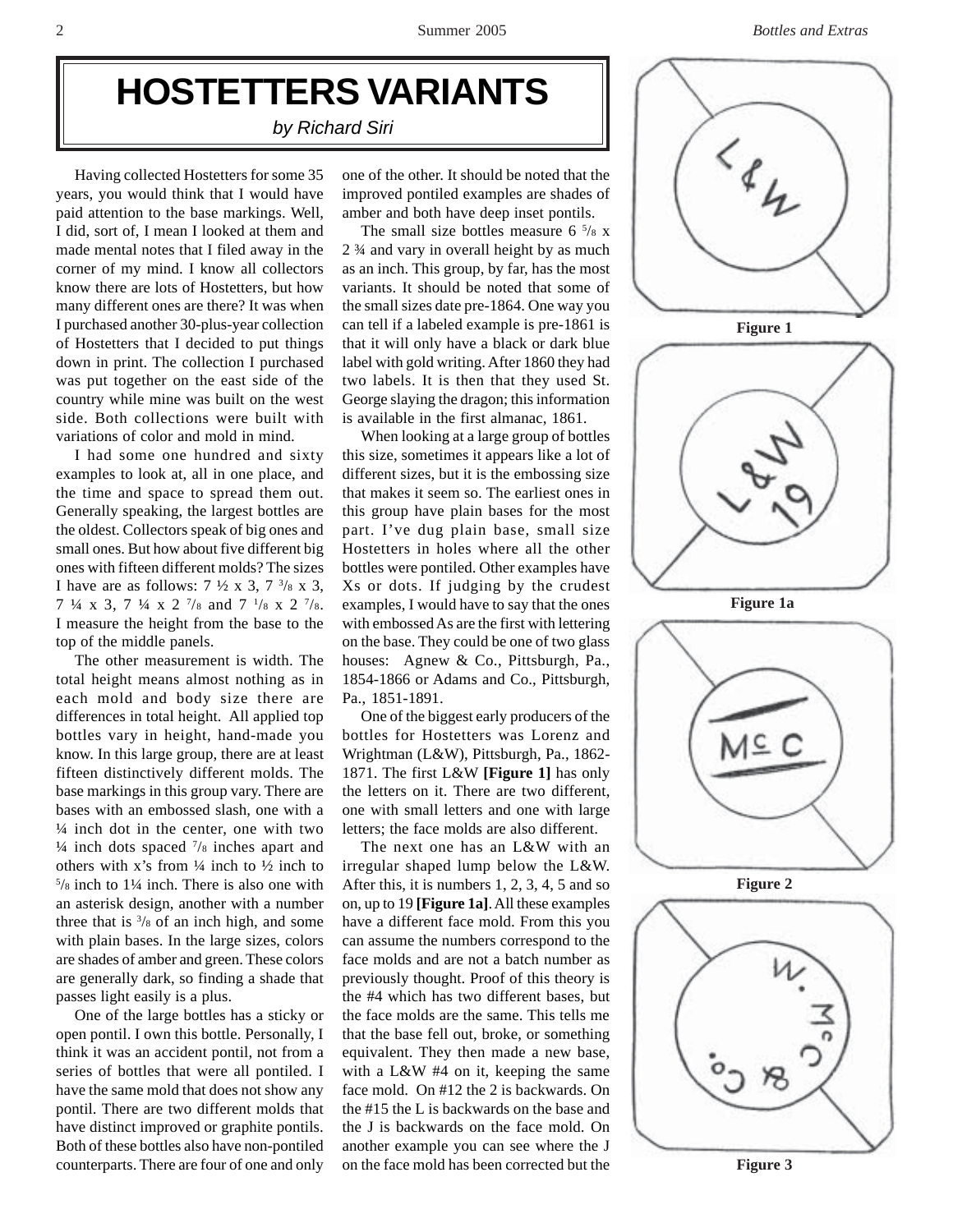



 **Figure 5**







 **Figure 7**

base remains the same. The #17 also has a backwards L but it varies from the #15. The #17 also has a correct L. The face mold is different from the one with the backwards L. There are two variants of #19; one has L&W across the middle of the base and the #19 below it while the other has the L&W above the center line and the #19 below it. Both of these #19s have different face molds, suggesting that the first one broke. My group of L&Ws only goes to 19, although there may be more.

Another large group of Hostetters is the bottles from W. McCully & Co., a firm which lasted from 1832 to 1909. Although I think the time they made Hostetters was from 1860 to circa 1886, they probably started making Hostetters in the early 1860s. There are different groups of molds as follows: there is one that has "McC" in the circle with a straight line above it and a straight line below it **[Figure 2]**. The way I have it figured, the molds without the numbers or letters are the earliest. All the bases are basically flat with a depressed circle in the middle. The rest of McCully bases are as follows; W. McC & Co. around the edge of the depressed circle **[Figure 3]** and W. McC & Co. around the depressed circle that is inside a larger circle and has a different face mold **[Figure 4]**.

Then there is W. McC & Co. Pitts around the edge of the depressed circle **[Figure 5]** with a large X in the middle of the base and a different face mold than the other **[Figure 6]**. Then there are the letter variants with W. McC & Co. around the edge of the circle and the letter A in the middle **[Figure 7]**. I also have B, E and G.

All these bottles have a different face mold, and if there are no breaks in the letters, I need to find some more. Numbered variants have W. McC & Co. around the edge of the circle with the #1 in the middle **[Figure 8]**. I also have #6, #7 and #9.

Starting with #10, Pitts is added to the mold and #11 is embossed the same way. There are numbered variants with W. McC & Co. in a straight line across the middle of the circle with the number 4 below it **[Figure 9]**. There is a #4 that is in a smaller circle on the base in a different base mold but the face is the same. Another one has McC & Co in a straight line **[Figure 17]**. I have a 2 and a 5 in that mold. McCully, like L&W, numbered the molds to match the face molds and not the batches produced. I also have a #5 and a #6 embossed like the #4 in a straight line.

The glasshouse S.McKee & Co. Pittsburgh, Pa., circa 1834-1906, also produced numerous Hostetters bottles. Some of these molds are as follows: S. McKee & Co. is around the circle on the base. This mold has the tops of the letters pointed towards the center of the circle and has the #1 in the center **[Figure 10]**. Then starts a series with S. McKee around the circle on the base with the letter tops pointed out towards the edge **[Figure 11]**. It has a #1 in the center and also has a different face mold than the #10 mold. I have molds 1, 2, 3 and 4. Another one is embossed S. McK & Co. around the edge of the circle and these have a #1, 2, 3 or 4 in the middle **[Figure 12]**. There are not as many molds in the McKee's as there are in L&W or McCully's, but together these three glasshouses produced the bulk of the applied top Hostetters.

There were other glasshouses that made applied top Hostetters bottles. Thomas Wrightman & Co., Pittsburgh, Pa., circa 1871-1883 **[Figure 16]**. A & D. H. Chambers, Pittsburgh, Pa., 1841-1889. Their bottles were base embossed A & D.H.C. around the edge of the circle with a letter in the middle **[Figure 13]**. I have seen letters from A to N. Ihmsem Glass Co., Pittsburgh, Pa., circa 1878-1900, with IG Co. L **[Figure 14]** or IG Co. **[Figure 15]** embossed on the base of their bottles with mold numbers above or below the letters. Numbers go up to at least 79. This would indicate they produced the most variants of the Hostetters bottles. The number 6 is dated 1885 on the label and the number 52 is dated 1889. Other markings on applied top bottles are an A, three different Bs, M, Q, P and numbers 2/ 7 as well as a dot, diamond shaped mark and a triangle shape symbol. I have no idea who or what these marks represent but they were most likely around Pittsburgh, Pa.

Tooled top bottles are more plentiful than applied top bottles but with less variety. American Glass Works was a big player, their molds ran most of the alphabet. Owens Illinois Glass Co. made the ABM bottle that is embossed "Stomachic." The miniature has an H in the middle of the pyramid shaped symbol. This is JH & A Hamilton Pittsburgh, Pa., 1880-1944. Other un-identified tooled top symbols are numbers 2, 4, 8, 11 and 13. Letters are A, B, L, M and C. There is also a series of bottles with a large C with a small number inside the curve, 1, 3, 4, 7 and 9. This could be the mark for Cunningham & Co., circa